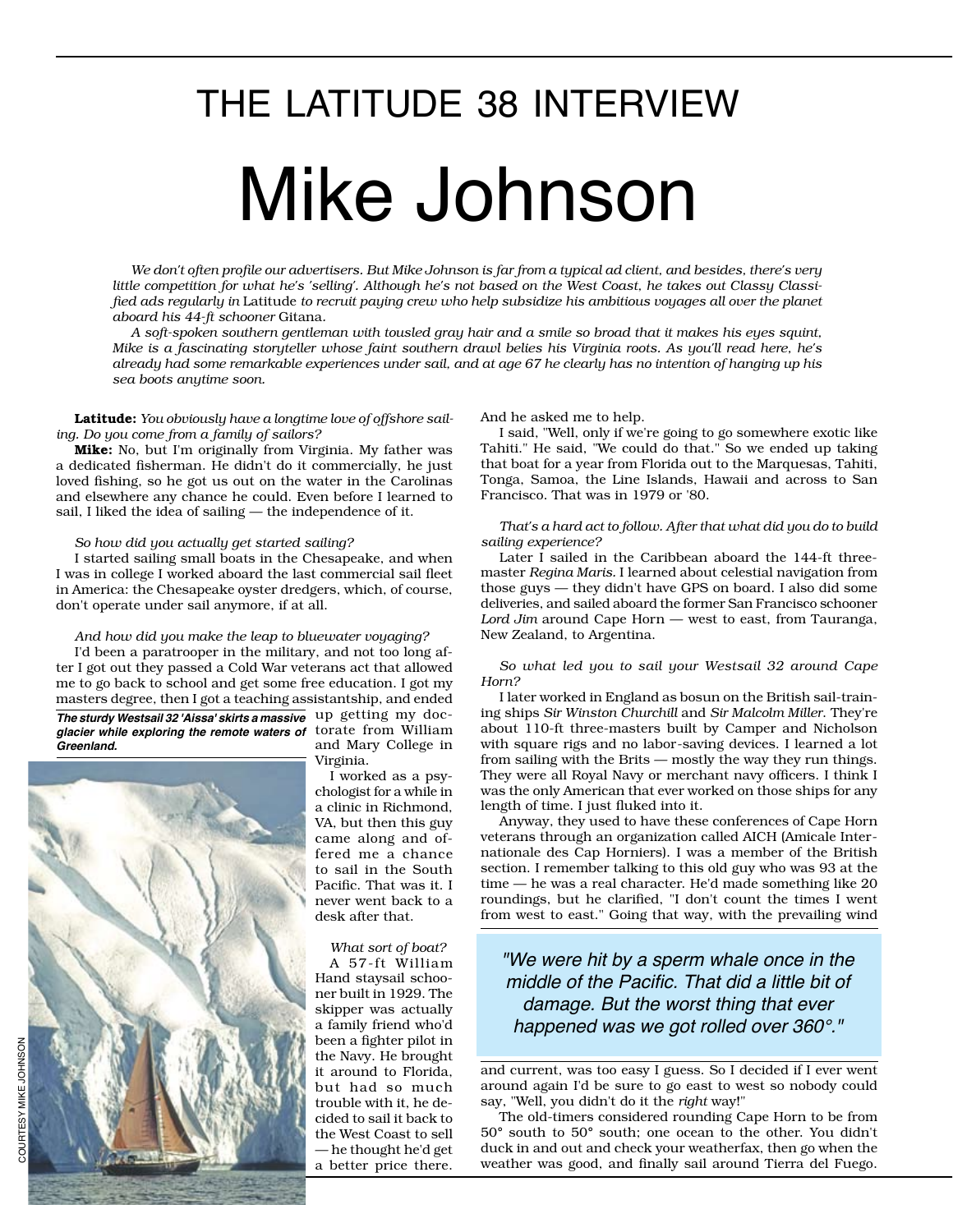They didn't consider that to be anything!

*So the old-timers' challenge obviously struck a chord with you.*

Yes. When I finally did attempt it, we left from Rio de Janeiro and sailed nonstop aboard my little Westsail 32 *Aissa*. We saw one piece of land and one ship before we got to Easter Island 84 days later.

We had no engine at the time. When we got down in the Drake Passage below the Horn, we figured that we had to do 60 miles a day to stand still, otherwise we were being pushed back to the east by the current. There are calms down there — although not often. But the problem is if you've got no engine you're not sitting still, you're getting pushed back the wrong way. Then a low will come through and you've just got to keep beating into it.

*(Ed. note: To insure a proper, old-style rounding, Mike disconnected* Aissa's *prop shaft and sealed it before leaving Rio.)*

*That was a pretty dramatic way to start your first circumnavigation. Can you describe your route?*

We left from Virginia, sailed down the Atlantic and around all five of the Southern Capes the 'wrong way' — Cape Horn, South West Cape at bottom of New Zealand, South East Cape at bottom of Tasmania, Cape Leeuwin at the southwest corner of Australia, and the Cape of Good Hope at the bottom of Africa. That whole trip took about seven years, although I was not continuously sailing.

### *Sailing west-about must have been incredibly tough, especially in the far south. How did the boat hold up?*

We were hit by a sperm whale once in the middle of the Pacific. That did a little bit of damage. But the worst thing that ever happened was we got rolled over 360*°* when we were 200 miles south of New Zealand's Stewart Island. It was just me and a Californian, Becky Walker. We were lucky to survive that. The boat was half full of water. We lost everything off the decks — mast, boom, rigging and dinghy.

### *How did you get to a safe harbor?*

We sailed under jury rig to Dunedin, in southern New Zealand, and made repairs at the Otago Yacht Club. It took about two years to rebuild the boat. Then we eventually went down and rounded South West Cape again and continued on to Tasmania.



they're getting into." But I later found out they'd only worked desk jobs in the Guard.

They joined me in Western Australia, and paid me to go all the way to East Africa. They wanted to go to somewhere in Asia along the way, so I agreed to go to Sri Lanka, even though at that time the Tamal Tigers were causing a lot of trouble there. We sailed from Freemantle to Shark Bay, Australia, then from there to Christmas Island. Then on the way to Sri Lanka we escaped an attack. I hesitate to say they were pirates, but they were certainly up to no good. I lost them in the dark and we got safely into Galle, Sri Lanka. At that point my crew informed me, "We're out of here. This is *too exciting* for us." Frequence in the same most that first trip was 1 good that first trip was 1 got a couple who wanted to buy a boat, but didn't have any experience. They'd both been in the Coast Guard, so 1 thought, "Well that's good, they

### *So there you were in Sri Lanka with no crew.*

Yeah, so I took the train into Colombo from Galle, although at that time the Tamals were blowing up the train every few days. It was kind of a dicey place back then, so there was only one other boat, a Canadian, in the bay at Galle at the time. I had to advertise for crew in backpacker hotels, because I couldn't take any Sri Lankans out of the country.

I ended up with a female British night club singer who'd been working at the Hilton Hotel in Colombo, and a young Australian. He was the son of a neurosurgeon and I think his father had told him to go surf around the world or something.

*Wow! Most sailors would have given up after that. Let's go back a bit. Tell us when you got the idea of taking along paying crew.*

Long before, when I was sailing in the South Pacific, I met a guy named Herb Smith in the Marquesas. He was sailing aboard the biggest of three or four schooners he'd built, all named *Appledore.* I think this one was a 67-ft gaffrigger, and he had about 17 people that he was taking around the world in 18 months. His wife and kids were aboard, and the family was making a go at sailing with paying crew that was their livelihood.

So I thought, I could do something similar, parttime. I could go to places I wanted to go, and get other people to go along and share the expenses.

I started off with people I knew, but I ran out of them in Australia, so I started running ads and recruiting people. I guess the most interesting thing about that first trip was I got a couple who wanted to buy a boat, but didn't have any experience. They'd both been in the Coast Guard, so I thought, "Well that's good, they know what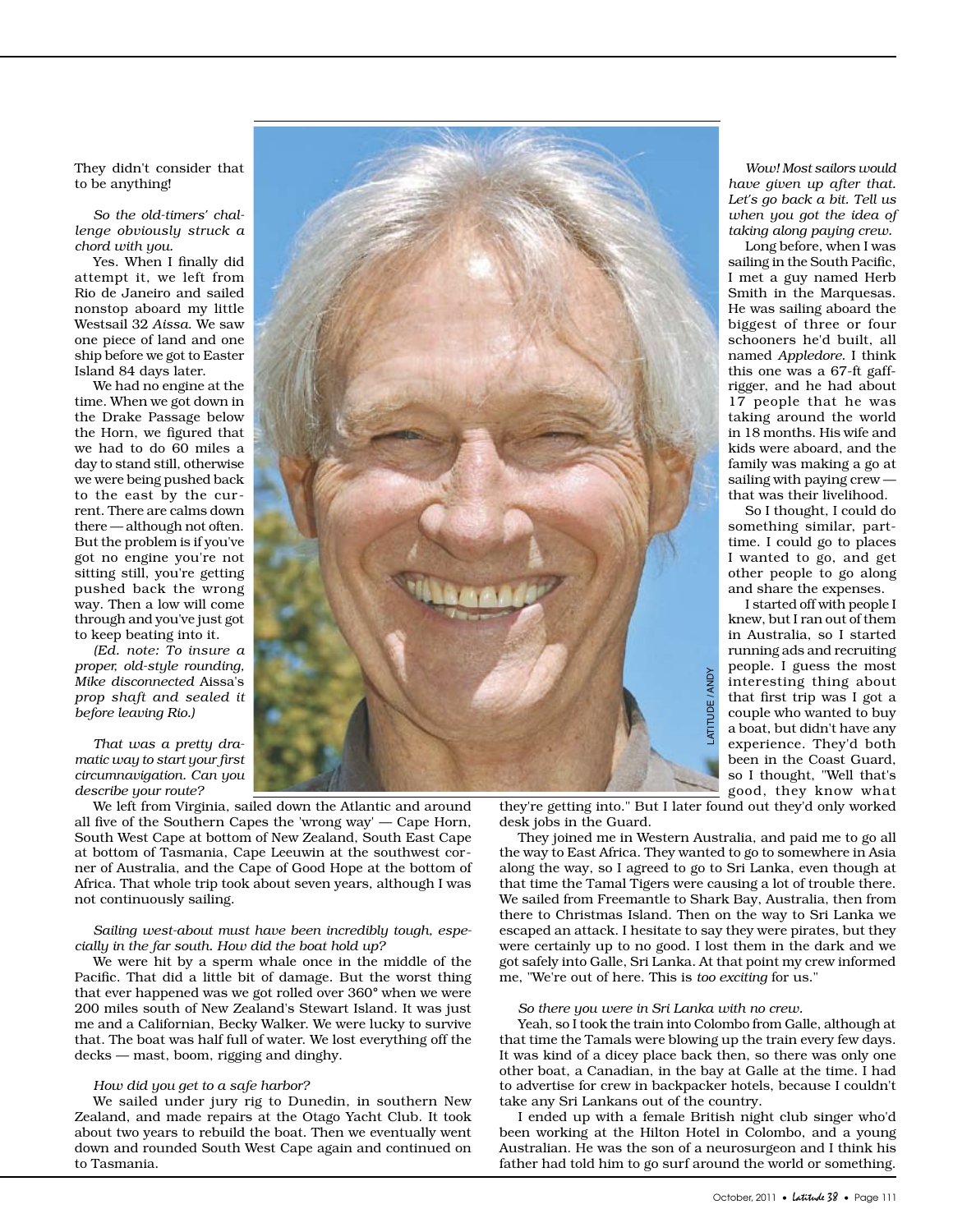# the latitude interview:

Anyway, I sailed with them to Madagascar, then to Dar es Salaam, Tanzania, on to Zanzibar and up to Kenya.

After that I kept advertising whenever I needed crew — including ads in *Latitude 38*.



*Johnson points to his route around Cape Horn during his engineless, 84-day rounding aboard 'Aissa'. If you're looking for hardcore adventure in faraway places, you might want to answer his ads.* 

*That was before the current epidemic of piracy started, of course. But did you have any other trouble in Africa?*

From Kenya I went on down through Mozambique, around South Africa and up to Namibia. Probably the most exciting — or *dumb* thing — was that we went into the bottom of Angola when the war was going on there. I'd heard about this place called Bahia de los Tigres from a guy. But, of course, we didn't have permission to go there. There was a spit of land that stuck out, with a wide-open bay behind it and these desert sand dunes dropping down on the other side — very spectacular. When we arrived, the whole town had been abandoned, because of the war I guess.

So we anchored in the bay using a chart this guy had sketched out for us on a napkin — literally, that was all we had. I went ashore, and as I walked up the beach my military

### "Land mines!" he said. "Let's get the hell out of here."

training kicked in: I noticed there were land mines all around me on the beach with their tops blown off and I thought, "Hmm. this is not a good place to be." So I walked on to the airstrip, then went back to the boat. The kid that was with me was hot to see everything, so I told him there were land mines all over the beach, but if he wanted to go, just beach the dinghy where I did and step in my footprints. "Land mines!" he said. "Let's get the hell out of here."

Luckily for us, we did. But as we were sailing out of the bay, four PT-type craft approached us. They did a loop around and were having some kind of conversation — probably about what to do with us. So I shot for the entrance, and for some reason they let us go.

From there we went on to St. Helena Island and then on up into the Amazon.

*That's not a place most cruisers go. What was it like?*

We had a lot of good experiences, but when we were up the Amazon's basin's Xingu River, the same kid was rowing ashore one night when I was off the boat, and these guys river pirates — surrounded him, stripped him down and took everything he had, including his glasses. But for some reason they didn't take the dinghy. I found him later with no clothes, nothing.

Another time in the Amazon we had a boat come up on us, but we had some weapons on board that I'd bought in South Africa. We pulled them out and eventually got out of there. There's no real law and order in the Amazon. Later, we went to the same place where Peter Blake had been killed. We had our anchor line cut there, but nothing more.

### *Did you complete your circumnavigation in the Westsail?*

Yes. I eventually got *Aissa* to the U.S. — through the Caribbean and up to the Chesapeake. I sold her to a retired CIA officer, but he didn't know much about sailing. He kept calling me and asking questions. Finally, after about a year and a half he suggested, "Why don't you and I sail across the Atlantic and when we get there I'll pick your brain." I told him I didn't want to go up to Bermuda and across to the Azores. I'd done that too many times. But if he wanted to go to Greenland I'd consider that. I don't think he knew what he was getting into, but he agreed, and we did it, ending up in Norway.

### *So where did you find your current boat,* Gitana*?*

I bought the schooner in Seattle, and it took me most of two years to outfit her. She was custom-built in '79 by Bud Taplin at the Worldcruiser Yacht Company in Costa Mesa from a Lapworth-designed hull. Because of the cost, though, he never built another one.

### *Can you describe her?*

*Gitana* was made of fiberglass, but built to look like a traditional wooden schooner. She's beautifully finished inside with ash, mahogany and teak. Her original name was *Sultana*.

When I bought her in '99, she really wasn't ready to go into the open ocean. I had to build completely new hatches, refurbish the mast, put on all new standing rigging, new water and fuel tanks, and later, on the East Coast,

I replaced the engine.

*Where have you taken her since '99?*

Well, I'd already spent a lot of time in the far south. I've been down around Cape Horn three times: once west to east; once with the Westsail, east to west; and once down to the Antarctic Peninsula — that was actually the easiest way, because we sailed way down below the Antarctic Circle with the wind on the beam in both directions.

So I figured this time I'd do something different. I sailed from Seattle down to Panama, to Colombia, and up the East Coast. I spent about a year in the Chesapeake, then went up to Halifax and across to Greenland again. We went into one village up there and a woman was looking at us funny. I asked her through a Dane who was there when the last time was that they'd

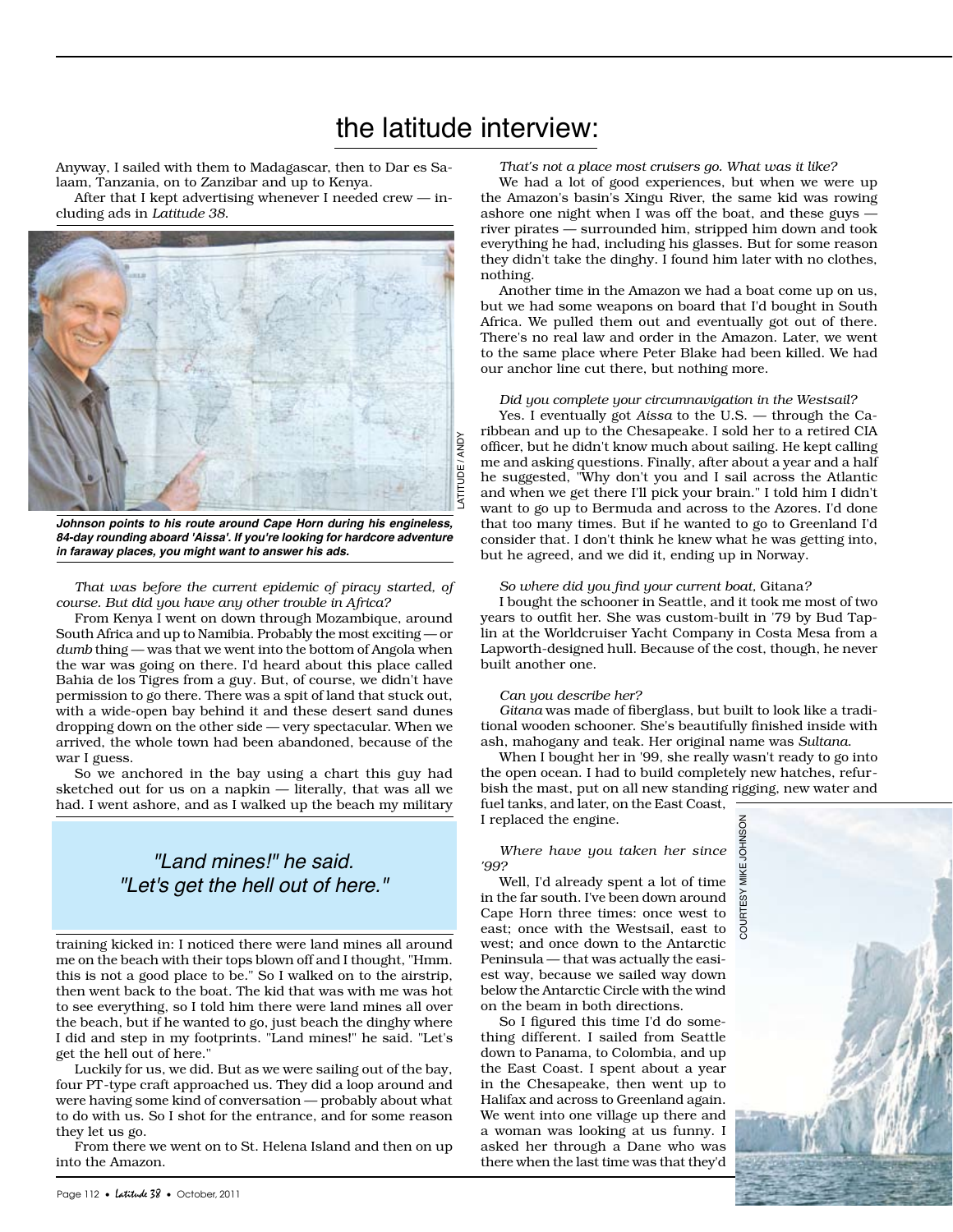## mike johnson

seen a sailboat up there. She said never!

From there we sailed over to Iceland and completely around it, then on to the Lofoten Islands of Norway (68*°*N). We then went to Spitzbergen. I think at that point we were about 460 miles south of the North Pole — in a fiberglass boat! You have to have an expedition permit from Norway to go there, and they're pretty picky about who they'll let in because you're totally on your own. Nobody's going to tow you out of there.

You also have to carry firearms for the polar bears. They haven't been hunted for 20 years, and they're completely unafraid of humans. In fact, a couple of people were recently eaten by bears up there. We had a few instances where we were walking along the beach and all of a sudden a polar bear came walking out of the water right in front of us. They don't want you shooting the bears unless you have to. They tell you to fire two warning shots and if the bear keeps coming, shoot to kill. But it's a spectacularly beautiful place — and there's no charter fleets there yet!

### *And after that?*

Then I came back down the west coast of Norway, through Scotland, along the west coast of Ireland and down to Spain. I spent two years in the Med, crossed to Egypt, then on to Israel. I met a few Israeli sailors who told me Israel's boating infrastructure is very crowded. There are a few marinas, but they're always full. But this guy said down near the Gaza Strip there's a great marina with nobody in it, because Hamas had been shelling down there. So we sailed into Echelon, which I think is less than three miles from the Gaza Strip, stayed for three weeks, then went up to Haifa and on to Turkey. I left from there last year for Brazil, where the boat is now.

### *When you were in the Near East did threats of piracy in the Indian Ocean keep you from heading down into the Red Sea?*

Yeah, I'd been considering sailing down the Red Sea, but I've been monitoring the pirate situation for four years and it's just getting worse and worse.

When I want to go to a place that I consider to be politically

*The little cutter may not have been fast, but she took Johnson and his crew safely all over the world in all sorts of weather — including the Southern Ocean and the far north, seen here.*



dangerous I try to fly in there ahead of time if I can and look around to get an idea of what I'm getting myself into. So when the boat was in Turkey about two years ago, I decided I would fly down to Yemen to see if I could get through that area. I've

### She said, "Mike, you've had a lot of good ideas, but this one is really dumb."

been working with the same travel agent for years. She said, "Mike, you've had a lot of good ideas, but this one is really dumb."

I went down there for a week anyway. If it wasn't for the fact that there are a lot of people down there trying to kill Americans, it would be a fascinating place to go visit. I made arrangements to go along that whole coast to the far eastern end of Yemen with a translator, a driver named Mohommad, and a soldier with an AK47 named Rambo — really. We even got out into the valley where the bin Laden family had originally come from.

I thought if I had a steel boat and a crew that was heavily armed, I'd be interested. But taking people down there in a fiberglass boat, you wouldn't have a prayer. You may get through — people do. But it would be a matter of luck, not because you were prepared and you'd done everything right. You can try to mitigate the danger, but I think you're really skating on thin ice.

### *Spoken by one who knows. So where to from Brazil?*

This year, we're going to try to go from Salvador to Cape Town, then to Fremantle, staying in the roaring 40s. Hopefully we'll be able to stop at Tristan de Cunha. Then there's two sub-Antarctic island groups in the southern Indian Ocean that I'd like to visit: Kerguelen and Crozet.

#### *How many crew will you take along?*

On these long legs, only myself and two others; three watches, three people. I have carried more, but on this trip I want to carry the bare minimum because of the distance, and

the water and food needs. It's about 4,200 miles to Cape Town with only one possibility of a stop, and about the same distance to Freemantle.

*It must be crucial to screen potential crew well for such long passages. What's your method?*

What I normally do is interview by phone first. Somebody once advised me that when you talk to people who don't have a lot of experience sailing and many who respond don't — you're going against 50 years of Madison Avenue. They've seen beautiful pictures of sailboats in tropical lagoons, with beautiful sunsets, palm trees, and fruity cocktails. That's what they're thinking, and I've got to convince them that's not the way it is.

I tell them exactly what a typical day is going to be like. I say, if you want to see the world, get on an airplane. Because if you're a boat crew, the boat has got to come first. Sometimes you've got things that need to be fixed, you've got seasons to consider, you've got weather windows. . . Maybe you'll have time to see something ashore, but that can't be the primary goal.

I've had people from every English-speaking coun-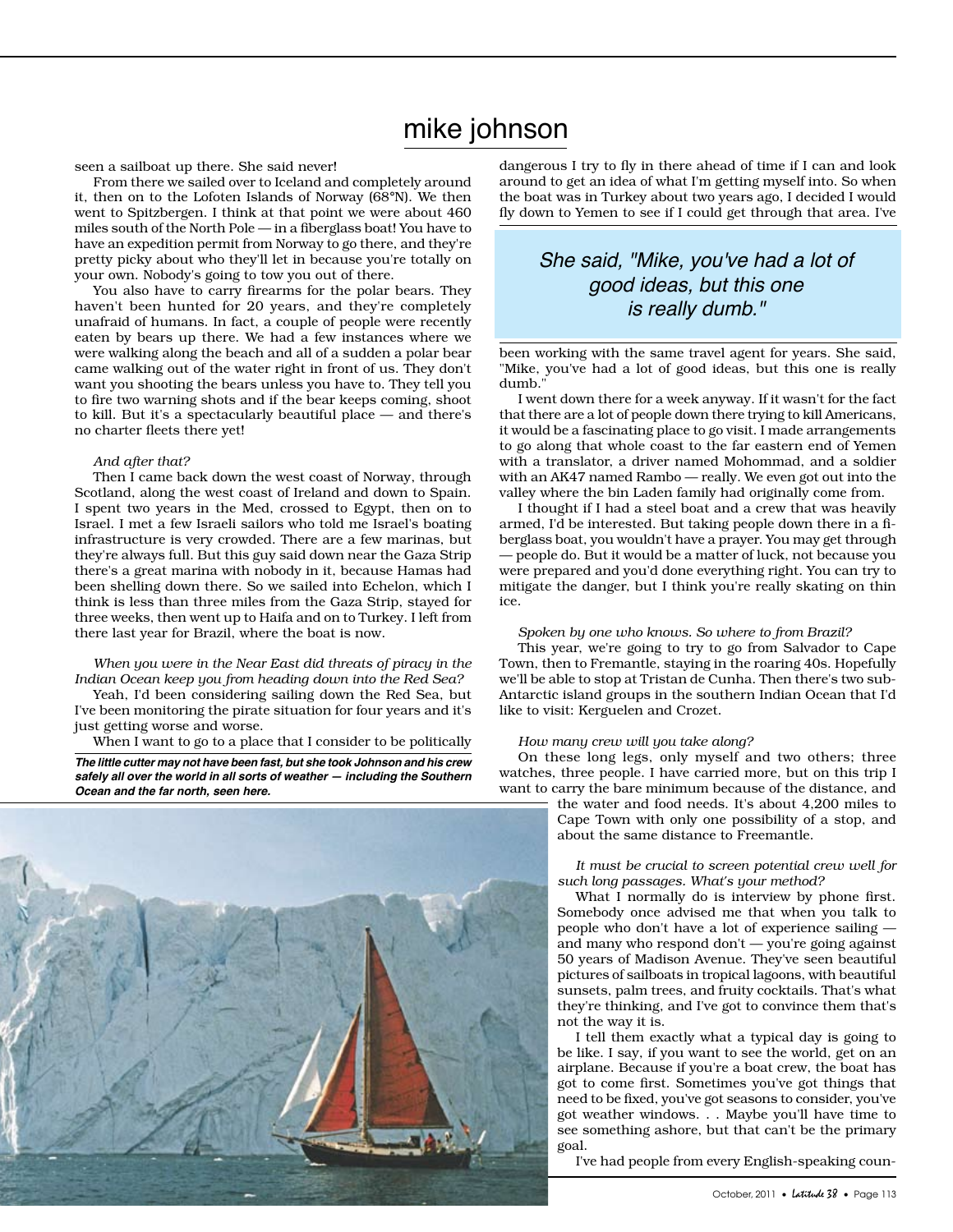# the latitude interview:

try in the world, and I would say 92% were fine; 8% either had delusions about what they were getting into — not that I didn't tell them about it  $-$  or they didn't like it, even though they thought they were going to. I've never had anyone come back to me and say I didn't tell them it was going to be like this.

After our phone conversation, if they think they're going to like it, I send them an information packet with background on me and the boat. Then, if they still think they want to go, I meet with them face to face — I don't ever take anyone I haven't met face to face. Having gone through that process, I've been pretty successful. And I have to say some of the best crew I've had have been women. A lot of sailing has to do, not with brute strength, but with balance and finesse. And the kind of sailing I do, in the places I've been, has to do with mental toughness. Women can be as tough as anybody, obviously. The woman I had aboard going around Cape Horn (in the Westsail) was tough as nails.

The worst people I've had was a couple who had the wrong expectations. But the guy had a great quote. He said, "You know Mike, you can like sailing, but not like to sail very far."

#### *How do you structure your fees?*

I'm not trying to make money off this, I'm just trying to get help with the expenses for things like food, fuel, charts. . . I try to sail six months a year. I calculate what I think it's going to cost based on past experience and I charge a set price for the whole leg. That way, if we stop for five more days than anticipated, I don't want people to think I'm slowing down to gouge them for

more money. It's the same price no matter how long it takes.

*I a s s u m e you have other sources of income?*

I have some investments I made long ago, and I have some income property, so if I'm careful I can get by pretty well. But I like living outside, and I like liv-

that makes it

easier.



ing simply, so *Johnson's current boat, the stays'l schooner 'Gitana', will take him and his crew from Brazil to Australia this year.*

So, no, I'm not a trust-funder or anything — I wish I was! Someone asked me what would I do if someone suddenly gave me a million dollars. I had to think for a minute, and the first thing I came up with was, "Well, I guess I'd hire a varnisher."